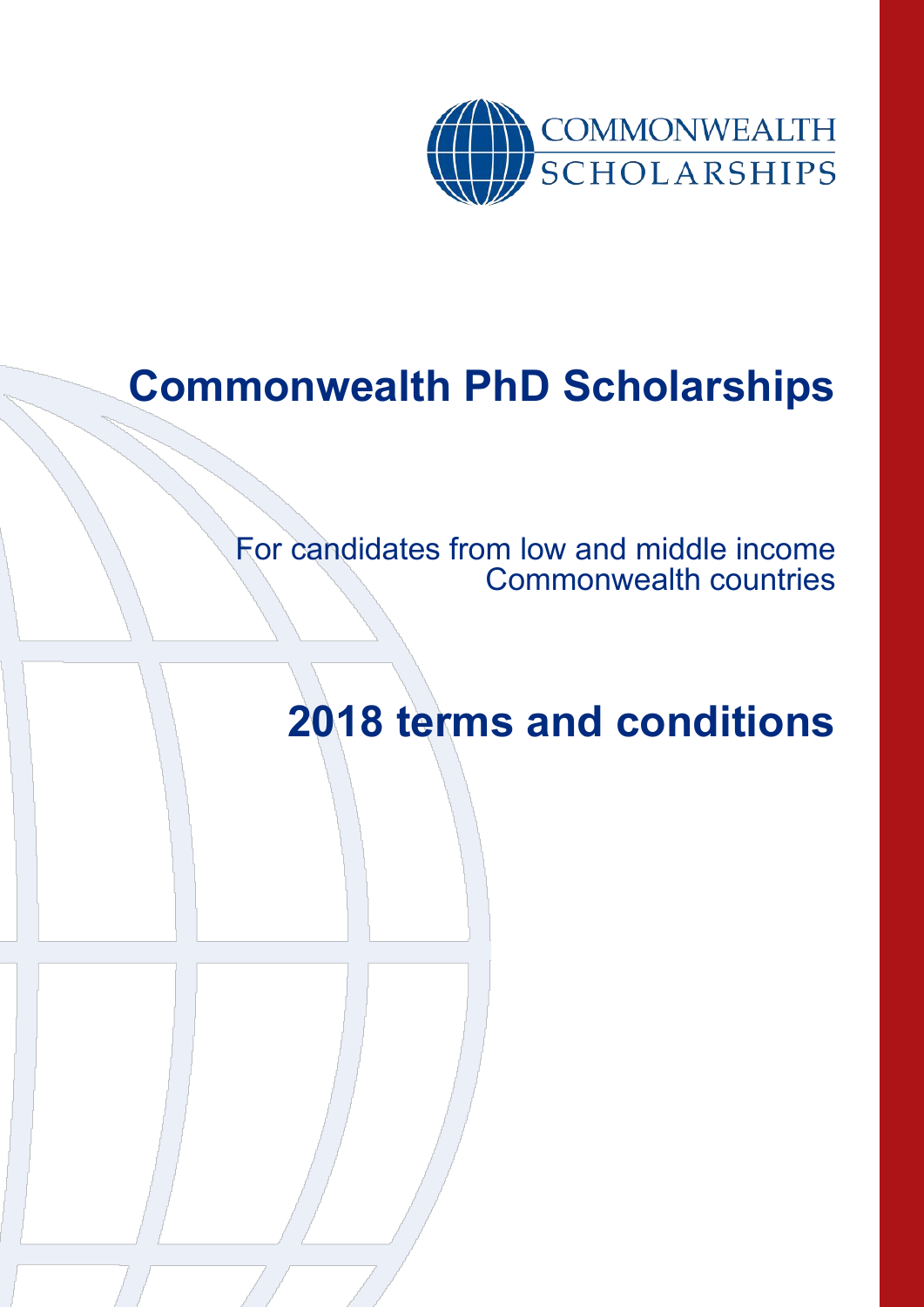## **ABOUT COMMONWEALTH SCHOLARSHIPS**

The Commonwealth Scholarship and Fellowship Plan (CSFP) is one of the largest and most prestigious international scholarship schemes in the world. Since it was established in 1959, 35,000 individuals have held a Commonwealth Scholarship or Fellowship – 27,000 of them were funded by the UK government, through the Commonwealth Scholarship Commission in the United Kingdom (CSC).

The CSC awards over 800 scholarships and fellowships for postgraduate study and professional development to Commonwealth citizens each year. The CSC's Secretariat is provided by the Association of Commonwealth Universities, based in London; overseas services are provided by the British Council.

For information about the other scholarships and fellowships offered by the CSC, visit **www.dfid.gov.uk/cscuk**. For information about Commonwealth Scholarships offered by other Commonwealth countries, visit **www.acu.ac.uk/commonwealth-scholarships** 

## **COMMONWEALTH PhD SCHOLARSHIPS**

Commonwealth PhD Scholarships are for candidates from low and middle income Commonwealth countries, for full -time doctoral study at a UK university.

Funded by the UK Department for International Development (DFID), Commonwealth PhD Scholarships enable talented and motivated individuals to gain the knowledge and skills required for sustainable development, and are aimed at those who could not otherwise afford to study in the UK.

**Purpose:** To enhance individual teaching and research capacity leading to increased institutional capacity in academic and other sectors in Commonwealth countries, and to contribute to UK higher education and research by attracting high-calibre international candidates and encouraging links and collaboration.

**Intended beneficiaries:** High-quality graduates who have the potential to become influential leaders, teachers, or researchers in their home countries, and whose proposed research topic has been described to the satisfaction of the selection committee as having a developmental and leadership focus.

Commonwealth PhD Scholarships are offered under six themes:

#### **1. Science and technology for development**

The scholarship, which may be in any area of science or technology (including, for example, agriculture, veterinary science, or forestry), will develop knowledge and/or skills that are directly related to the specific needs of a low or middle income country. Where possible, applications should cite expressed national or local priorities.

### **2. Strengthening health systems and capacity**

The scholarship will develop knowledge and/or skills that will improve health provision or outcomes for disadvantaged groups in low and middle income countries. A range of approaches could be adopted, such as training staff to fill critical shortage areas; establishing better systems, processes, or management; health promotion and improving understanding of non-take up; or developing new treatments.

### **3. Promoting global prosperity**

The scholarship will support economic prosperity in low and middle income countries. The knowledge and/or skills gained could lead to, for example, enhanced trade capacity; improved economic understanding or decision-making by business or government; new products and services; or long-term capacity building, through the development of entrepreneurial skills, for instance.

#### **4. Strengthening global peace, security and governance**

The scholarship will develop knowledge and/or skills that will strengthen peace and security at national, regional, or international levels. Multiple approaches could be used, such as strengthening open and transparent governance; improving mutual understanding within and between societies; or building systems that reduce the potential for conflict or encourage its resolution.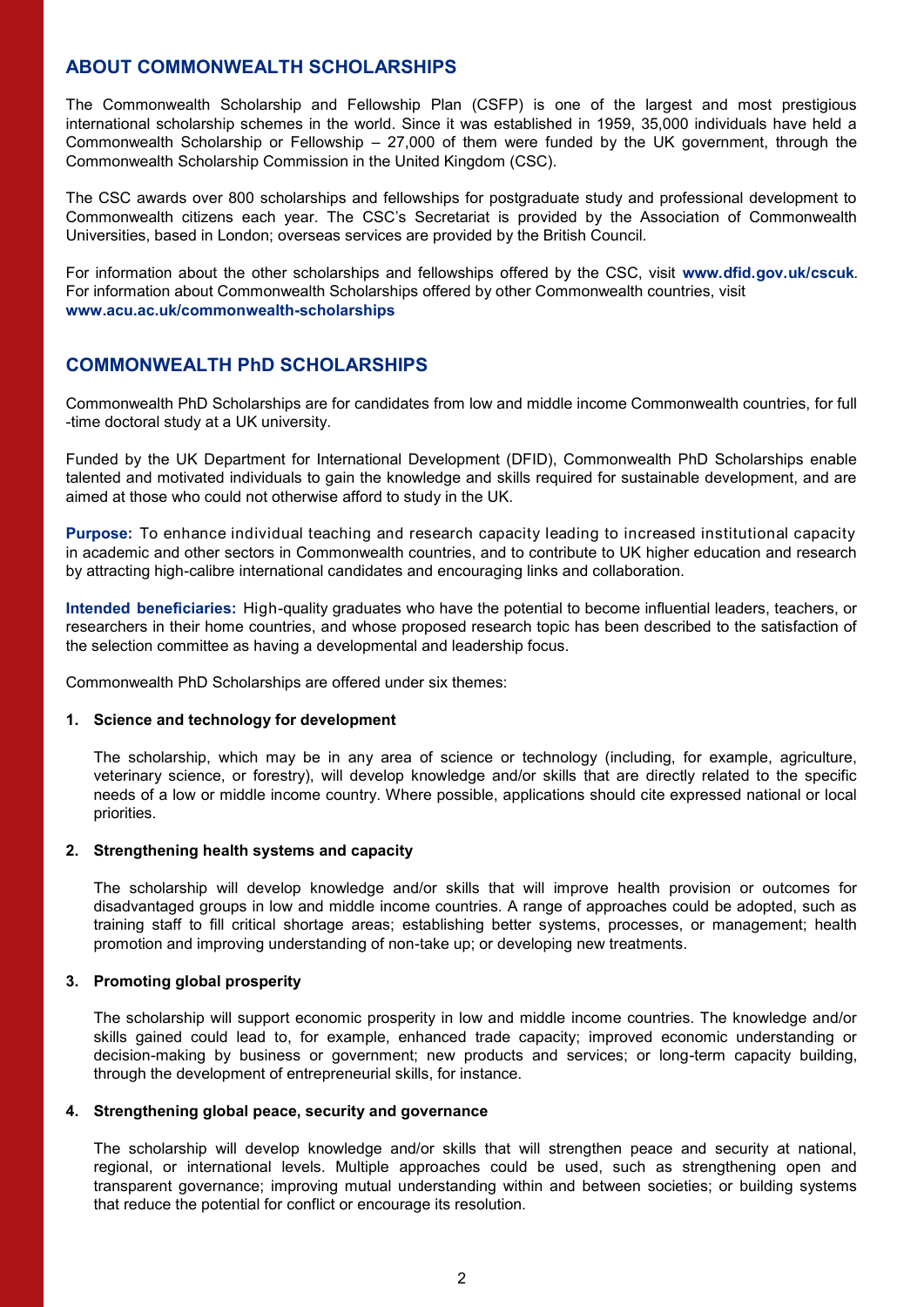#### **5. Strengthening resilience and response to crises**

The scholarship will develop knowledge and/or skills which will help low and middle countries adapt to changing contexts, withstand sudden shocks, or increase capacity to preserve the continuity of operations following such events. This could apply to a broad range of threats, including natural and physical disasters; long-term threats such as climate change; interruptions to the supply of key resources; or sudden economic or technological disruption.

#### **6. Access, inclusion and opportunity**

The scholarship will develop knowledge and/or skills that will promote opportunity amongst historically disadvantaged groups in low and middle income countries. This could be through, for example, expanding educational opportunities; conducting community outreach; enhancing access to decision-making; or increasing understanding of the barriers faced. A range of disadvantage can be addressed – including social, economic, gender, ethnic, regional, or political – provided that the need is clearly stated.

## **ELIGIBILITY**

To apply for these scholarships, you must:

- Be a citizen of or have been granted refugee status by an eligible Commonwealth country, or be a British Protected Person
- Be permanently resident in an eligible Commonwealth country
- Be available to start your academic studies in the UK by the start of the UK academic year in September/ October 2018
- By October 2018, hold a first degree of at least upper second class (2:1) honours standard, or a second class degree and a relevant postgraduate qualification (usually a Master's degree)
- NOT be registered for a PhD, or an MPhil leading to a PhD, at a UK university before September/October 2018
- Be unable to afford to study in the UK without this scholarship

The CSC aims to identify talented individuals who have the potential to make change. We are committed to a policy of equal opportunity and non-discrimination, and encourage applications from a diverse range of candidates. For further information on the support available to candidates with a disability, see the CSC disability support statement at **http://cscuk.dfid.gov.uk/apply/csc-disability-support-statement**

## **ELIGIBLE COMMONWEALTH COUNTRIES**

Antigua and Barbuda Bangladesh **Belize** Botswana Cameroon Dominica Fiji Ghana Grenada Guyana India Jamaica Kenya Kiribati Lesotho Malawi Malaysia

**Mauritius Montserrat** Mozambique Namibia Nauru **Nigeria** Pakistan Papua New Guinea Pitcairn Islands Rwanda St Helena St Lucia St Vincent and the Grenadines Samoa **Sevchelles** Sierra Leone Solomon Islands

South Africa Sri Lanka Swaziland Tanzania Tonga Tuvalu Uganda Vanuatu Zambia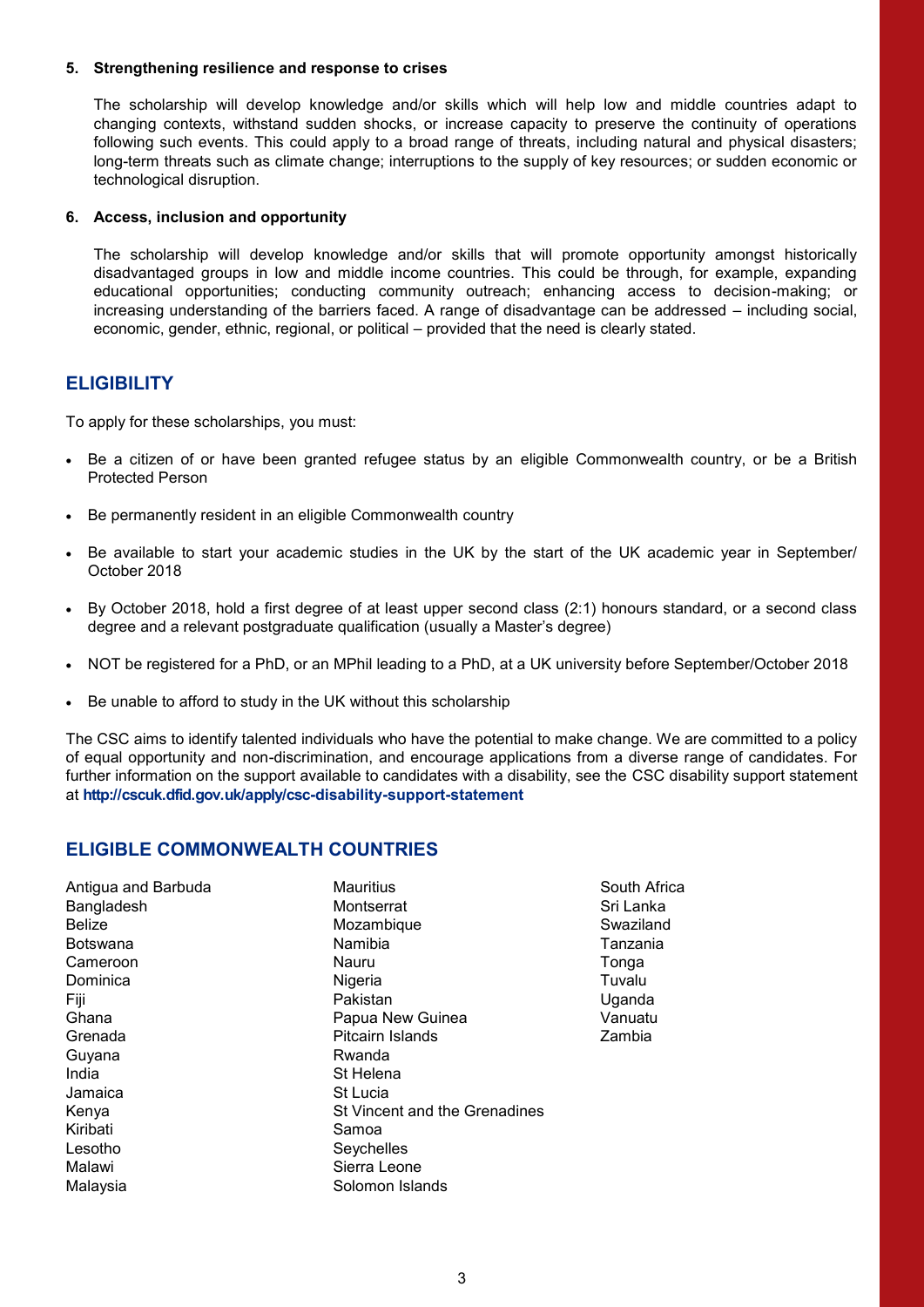## **HOW TO APPLY**

You should apply to study at a UK university which has a part funding agreement with the CSC. Part funding agreements are at the discretion of individual universities. For a list of universities that have agreed to part fund Commonwealth Scholarships, visit **http://cscuk.dfid.gov.uk/apply/uk-universities/part-funding**

You must apply to one of the following nominating bodies in the first instance – **the CSC does not accept direct applications for these scholarships**:

- National nominating agencies this is the main route of application. For a full list including contact details, visit **http://cscuk.dfid.gov.uk/apply/national-nominating-agencies**
- Selected universities/university bodies, which can nominate their own academic staff. For a full list, visit **http://cscuk.dfid.gov.uk/apply/phd-scholarships-low-middle-income-countries/nominating-universities**
- Selected non-governmental organisations and charitable bodies. For a full list, visit **http://cscuk.dfid.gov.uk/apply/phd-scholarships-low-middle-income-countries/nominating-ngos**

All applications **must** be made through one of these nominating bodies. Each nominating body is responsible for its own selection process. **You must check with your nominating body for their specific advice and rules for applying, and for their own closing date for applications.** The CSC does not impose any age limit on applicants, but nominating bodies may do so in line with their own priorities.

You must make your application using the CSC's Electronic Application System (EAS), in addition to any other application that you are required to complete by your nominating body. Information on how to use the EAS, including detailed guides, is available at **http://cscuk.dfid.gov.uk/apply/phd-scholarships-low-middle-incomecountries**

Your application must be submitted to and endorsed by one of the approved nominating bodies listed above. The CSC will not accept any applications that are not submitted via the EAS.

All applications, including full transcripts detailing all your higher education qualifications (with certified translations if not in English), must be submitted by **23.59 (GMT)** on **22 February 2018** at the latest.

You are advised to complete and submit your application as soon as possible, as the EAS will be very busy in the days leading up to the application deadline.

You must provide the following supporting documentation, which must be received by the CSC by **23.59 (GMT)** on **22 March 2018** in order for your application to be eligible for consideration:

- References from at least two individuals
- Supporting statement from a proposed supervisor in the UK from at least one of the institutions named on your application form

Awards made by the CSC are subject to the ongoing endorsement of the nominating body. The CSC cannot accept nominations for these scholarships from other organisations or applications directly from individuals; such applications will not be acknowledged.

Universities or other organisations that wish to be invited to nominate candidates for these scholarships should write to the Executive Secretary, Commonwealth Scholarship Commission in the UK, Woburn House, 20-24 Tavistock Square, London WC1H 9HF, UK.

## **SELECTION PROCESS**

Each year, the CSC invites each nominating body to submit a specific number of nominations. The deadline for nominating bodies to submit nominations to the CSC is **22 March 2018**.

The CSC invites around three times more nominations than scholarships available – therefore, nominated candidates are not guaranteed to be awarded a scholarship. There are no quotas for scholarships for any individual country. Candidates nominated by national nominating agencies are in competition with those nominated by other nominating bodies, and the same standards will be applied to applications made through either channel.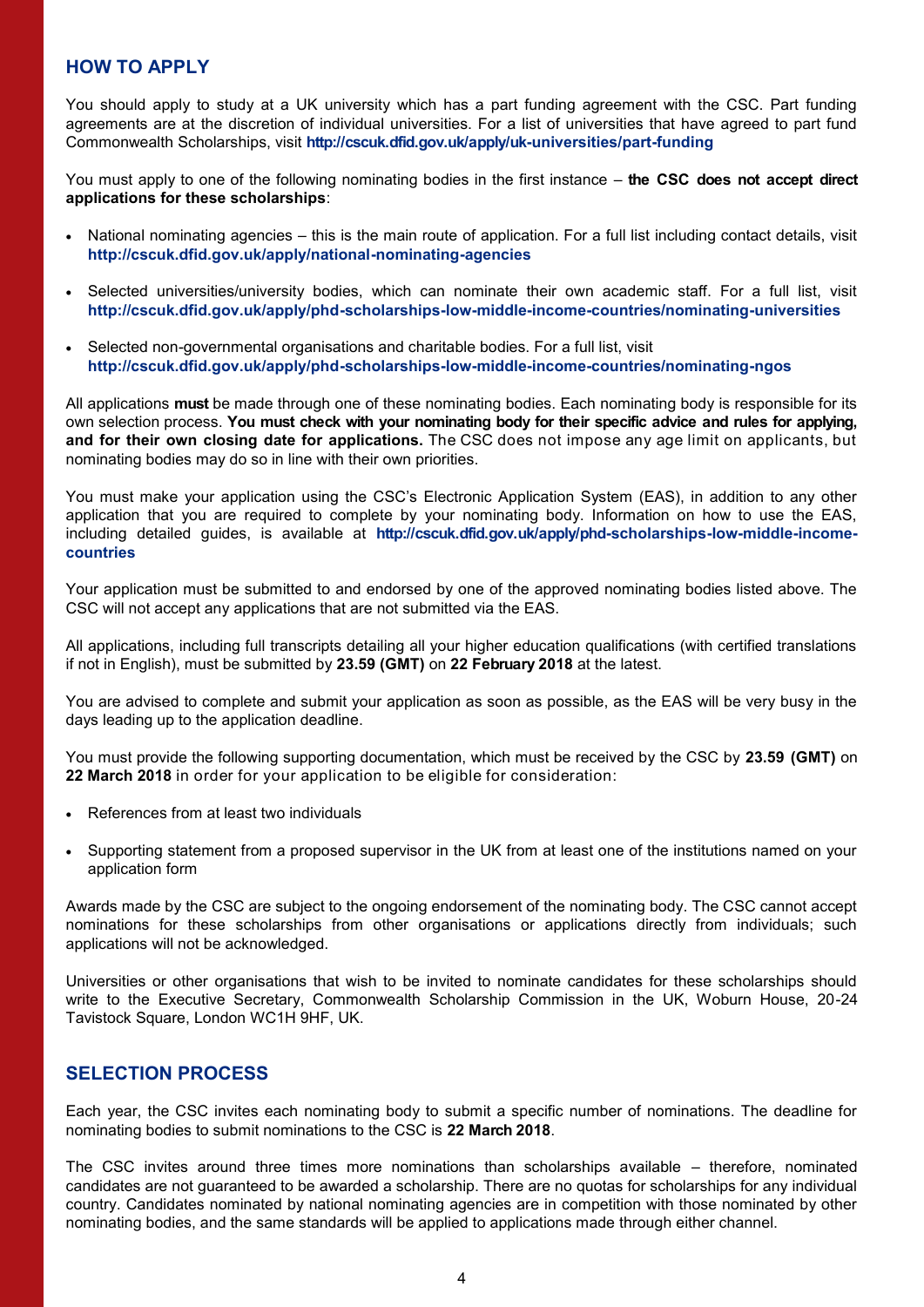Each nominated candidate's application will be considered firstly by an academic adviser with expertise in the subject area concerned, and then by the CSC selection committee in competition with other candidates.

Applications will be considered according to the following selection criteria:

- Academic merit of the candidate
- Quality of the research proposal
- Potential impact of the work on the development of the candidate's home country

For further details, see the Commonwealth PhD Scholarships 2018 selection criteria at **http://cscuk.dfid.gov.uk/apply/phd-scholarships-low-middle-income-countries**

## **TENURE AND PLACEMENT**

Awards are tenable at any approved UK university or higher education institution with which the CSC has a part funding agreement (as mentioned previously) for a specific programme of research. Awards are to obtain one degree; funding will not be extended to enable candidates to complete a qualification in addition to or higher than that for which the selection was made. Awards are made in respect of **full-time study only** and no other course of study may be undertaken at the same time.

You must make clear in your application which qualification you are applying for. This will enable the CSC to consider your application in the correct category. Applications which do not make this clear may be considered ineligible.

You are advised to list three universities and supervisors that you think are the most appropriate for your study, in order of preference, and to explain your reasons. This is important because the CSC will not change the university or supervisor (or the order of preference) of a provisionally selected candidate after the point of selection, unless exceptional information becomes available that could not have been foreseen at the time of application.

You may propose to study at one university for a four-year PhD, but this must be based in a recognised Doctoral Training Centre. You must research this option thoroughly and justify its added value compared with a three-year PhD. As the CSC will fund only a limited number of four-year PhDs, if you do choose this option, you are strongly advised to also propose at least one three-year PhD choice.

The CSC will make the final decision on institution of study, and reserves the right to overrule any preferences indicated by the candidate. The CSC will consider the suitability of the course and its value for money when deciding on any overrule.

**You must take the necessary steps to secure admission to your preferred universities in advance of your scholarship application. Many courses have strict admission deadlines.** You should check admission requirements carefully when applying.

If you are applying for PhD study, you must provide a supporting statement from a named supervisor from at least one of the UK universities to which you are applying. Applications without any statements will be considered ineligible. You are strongly advised to provide a supporting statement from a supervisor at your first choice university. If you do not, the CSC reserves the right to select you for placement at another university for which you have provided a supporting statement.

### **VALUE**

Each scholarship provides:

- Approved airfare from your home country to the UK and return at the end of your award (the CSC will not reimburse the cost of fares for dependants, nor usually the cost of journeys made before your award is finally confirmed)
- Approved tuition fees
- Stipend (living allowance) at the rate of £1,065 per month, or £1,306 per month for those at universities in the London metropolitan area (rates quoted at 2017-2018 levels)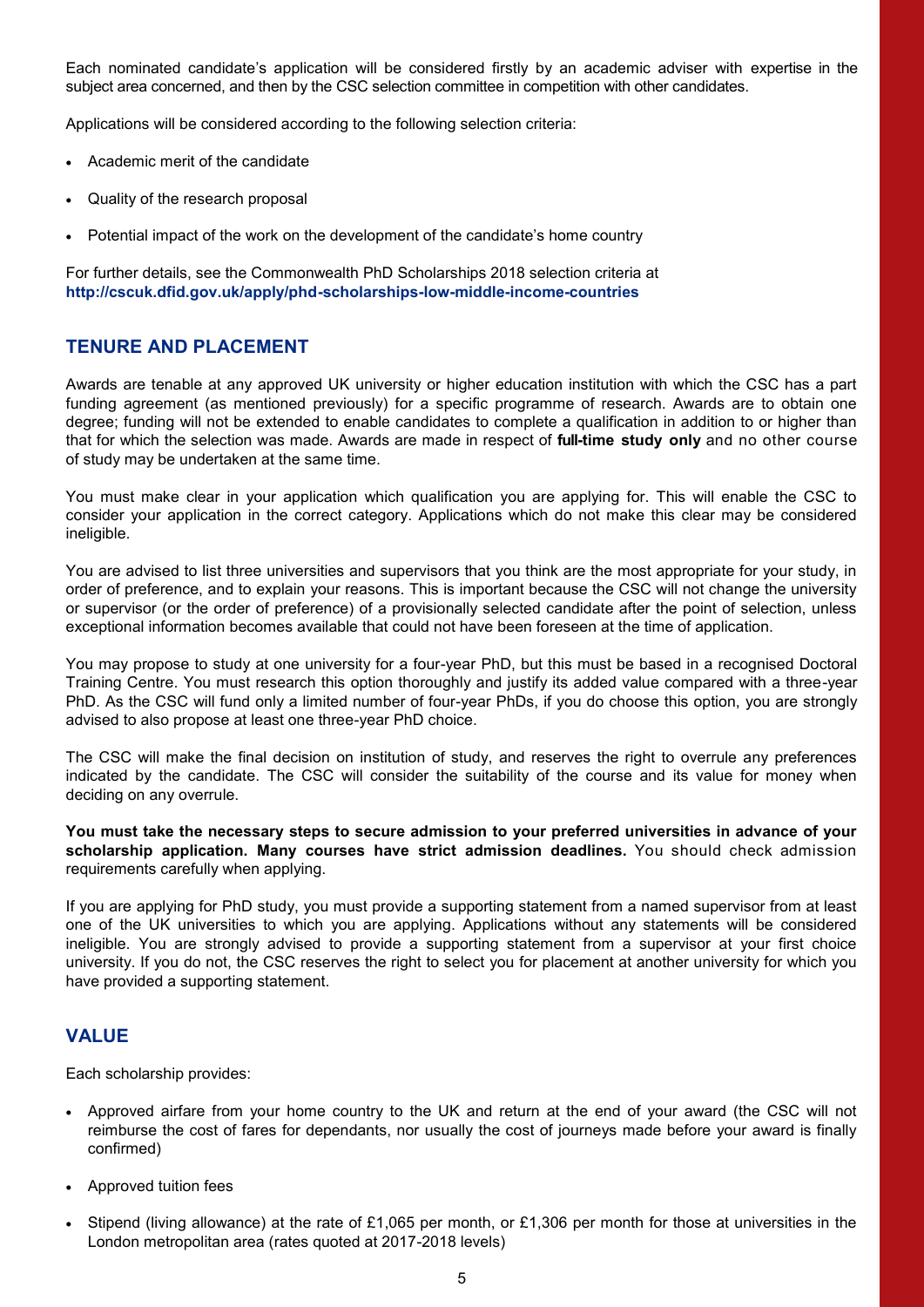- Warm clothing allowance, where applicable
- Study travel grant towards the cost of study-related travel within the UK or overseas
- Provision towards the cost of fieldwork undertaken overseas (usually the cost of one economy class return airfare to your fieldwork location), where approved
- Paid mid-term visit (airfare) to your home country (unless you have claimed (or intend to claim) spouse and/or child allowances during your scholarship, or have received a return airfare to your home country for fieldwork)
- Family allowances, as follows:
	- $-$  Spouse allowance of £229 per month if you and your spouse are living together at the same address in the UK (unless your spouse is also in receipt of a scholarship; other conditions also apply)
	- Child allowance of £229 per month for the first child, and £112 per month for the second and third child under the age of 16, if you are accompanied by your spouse and children and they are living with you at the same address in the UK
- If you are widowed, divorced, or a single parent, child allowance of £458 per month for the first child, and £112 per month for the second and third child under the age of 16, if you are accompanied by your children and they are living with you at the same address in the UK

The CSC's family allowances are intended to be only a contribution towards the cost of maintaining your family in the UK. The true costs are likely to be considerably higher, and you must be able to supplement these allowances in order to support any family members who come to the UK with you.

For more information, see the Handbook for Commonwealth Scholars and Fellows, available at **http://cscuk.dfid.gov.uk/award-holders/handbook-forms** 

# **GENERAL CONDITIONS**

- A Commonwealth Scholarship covers fees, approved fares, and personal maintenance. Other scholarships, awards, or bursaries that cover the same costs may not be held concurrently.
- In order for the CSC to administer your application effectively and efficiently after you have submitted, it will be necessary to create a record in your name. If you are nominated for an award to the CSC, your details will be kept on file. Basic anonymised demographic data for all applicants will be kept for analytical research. Should you wish to change your details, you can do so by following the My Details link from the portal. All personal data held on you will be processed according to the principles of the United Kingdom Data Protection Act 1998.
- If your application is successful, the CSC will notify you that you have been provisionally selected (selected for an award subject to the CSC agreeing your terms of admission to the university)
- The CSC does not require any candidates to take an IELTS (English language) test. You should note, however, that, as a further condition of award, you may be required by your university to provide evidence of a particular level of English language proficiency.
- The CSC will not be able to offer you a scholarship if it would contravene the terms and conditions of another scholarship that you have previously held.
- When terms of admission to the university have been agreed, the CSC will send you a Notification of Award (formal offer of a scholarship).
- When all conditions of the Notification of Award have been met, the CSC will send you a formal Confirmation of Award.
- You will be required to submit a medical report before your Confirmation of Award can be issued.
- You will be required to sign an undertaking to return to your home country as soon as possible after the end of your award.
- You are expected to start your award on the date stated in your Notification of Award.